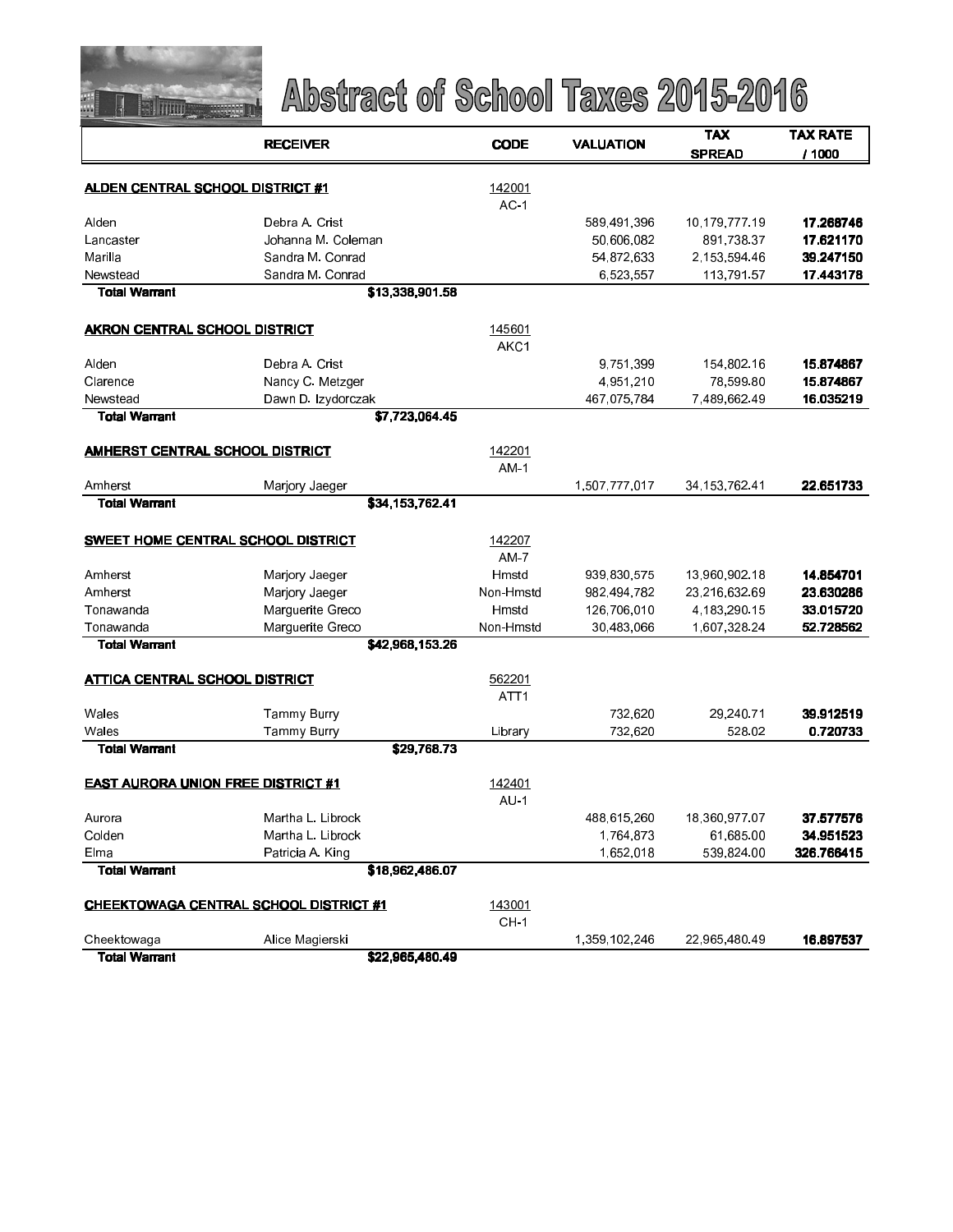

|                                         | <b>RECEIVER</b>                                 | <b>CODE</b>      | <b>VALUATION</b> | <b>TAX</b>    | <b>TAX RATE</b> |
|-----------------------------------------|-------------------------------------------------|------------------|------------------|---------------|-----------------|
|                                         |                                                 |                  |                  | <b>SPREAD</b> | / 1000          |
|                                         | <b>UNION FREE SCHOOL DISTRICT #2 (MARYVALE)</b> | 143002           |                  |               |                 |
|                                         |                                                 | $CH-2$           |                  |               |                 |
| Cheektowaga                             | Alice Magierski                                 |                  | 1,117,269,057    | 19,854,462.18 | 17.770529       |
| <b>Total Warrant</b>                    | \$19,854,462.18                                 |                  |                  |               |                 |
|                                         |                                                 |                  |                  |               |                 |
|                                         | UNION FREE SCHOOL DISTRICT #3 (CLEV-HILL)       | 143003           |                  |               |                 |
|                                         |                                                 | CH <sub>3</sub>  |                  |               |                 |
| Cheektowaga                             | Alice Magierski                                 |                  | 442,289,353      | 12,155,567.88 | 27.483293       |
| <b>Total Warrant</b>                    | \$12,155,567.88                                 |                  |                  |               |                 |
| UNION FREE SCHOOL DISTRICT #9 (SLOAN)   |                                                 | 143009           |                  |               |                 |
|                                         |                                                 | CH-9             |                  |               |                 |
| Cheektowaga                             | Alice Magierski                                 |                  | 427,159,063      | 14,118,997.86 | 33.053256       |
| West Seneca                             | Jacqueline A. Felser                            |                  | 12,879,908       | 1,013,625.96  | 78.698230       |
| <b>Total Warrant</b>                    | \$15,132,623.82                                 |                  |                  |               |                 |
|                                         |                                                 |                  |                  |               |                 |
| <b>CLARENCE CENTRAL SCHOOL DISTRICT</b> |                                                 | 143201           |                  |               |                 |
|                                         |                                                 | CLC1             |                  |               |                 |
| Amherst                                 | Marjory Jaeger                                  |                  | 97,603,688       | 1,443,369.49  | 14.788063       |
| Clarence                                | Nancy C. Metzger                                |                  | 2,803,548,165    | 40 215 555 53 | 14.344521       |
| Lancaster                               | Johanna M. Coleman                              |                  | 53,799,698       | 787,497.01    | 14.637573       |
| Newstead                                | Dawn D. Izydorczak                              |                  | 111,946,463      | 1,622,027.57  | 14.489315       |
| <b>Total Warrant</b>                    | \$44,068,449.59                                 |                  |                  |               |                 |
| <b>SPRINGVILLE-GRIFFITH INSTITUTE</b>   |                                                 | 143801           |                  |               |                 |
|                                         |                                                 | CNC <sub>1</sub> |                  |               |                 |
| Aurora                                  | Martha L. Librock                               |                  | 672,752          | 28,411.91     | 42.232364       |
| Boston                                  | Laurie Pfeffer                                  |                  | 49,024,525       | 900,183.28    | 18.361897       |
| Colden                                  | Laurie Pfeffer                                  |                  | 75,555,634       | 2,968,272.59  | 39.285920       |
| Collins                                 | Laurie Pfeffer                                  |                  | 35,739,375       | 1,006,238.85  | 28.154909       |
| Concord                                 | Laurie Pfeffer                                  |                  | 231,639,341      | 8,893,342.65  | 38.393058       |
| Sardinia                                | Laune Pfeffer                                   |                  | 24,633,275       | 770,608.46    | 31.283232       |
| <b>Total Warrant</b>                    | \$14,567,057.74                                 |                  |                  |               |                 |
|                                         |                                                 |                  |                  |               |                 |
| <b>DEPEW UNION FREE SCHOOL</b>          |                                                 | 143007           |                  |               |                 |
|                                         |                                                 | <b>DUFC</b>      |                  |               |                 |
| Cheektowaga                             | Alice Magierski                                 |                  | 562,627,200      | 12,135,225.62 | 21.568857       |
| Lancaster                               | Johanna M. Coleman                              |                  | 232,102,671      | 5,108,356.51  | 22.009038       |
| <b>Total Warrant</b>                    | \$17,243,582.13                                 |                  |                  |               |                 |
| <b>EDEN CENTRAL SCHOOL DISTRICT #1</b>  |                                                 | 144001           |                  |               |                 |
|                                         |                                                 | $EC-1$           |                  |               |                 |
| Boston                                  | Mary Jo Hultquist                               |                  | 110,597,684      | 2,286,296.78  | 20.672194       |
| Concord                                 | Mary Jo Hultquist                               |                  | 5,437,456        | 235,026.85    | 43.223678       |
| Eden                                    | Mary Jo Hultquist                               |                  | 331,998,373      | 9,865,755.95  | 29.716278       |
| Evans                                   | Lynn M. Krajacic                                |                  | 47,391,549       | 969,153.01    | 20.449912       |
| North Collins                           | Mary Jo Hultquist                               |                  | 10,180,514       | 215,130.30    | 21.131575       |
| <b>Total Warrant</b>                    | \$13,571,362.88                                 |                  |                  |               |                 |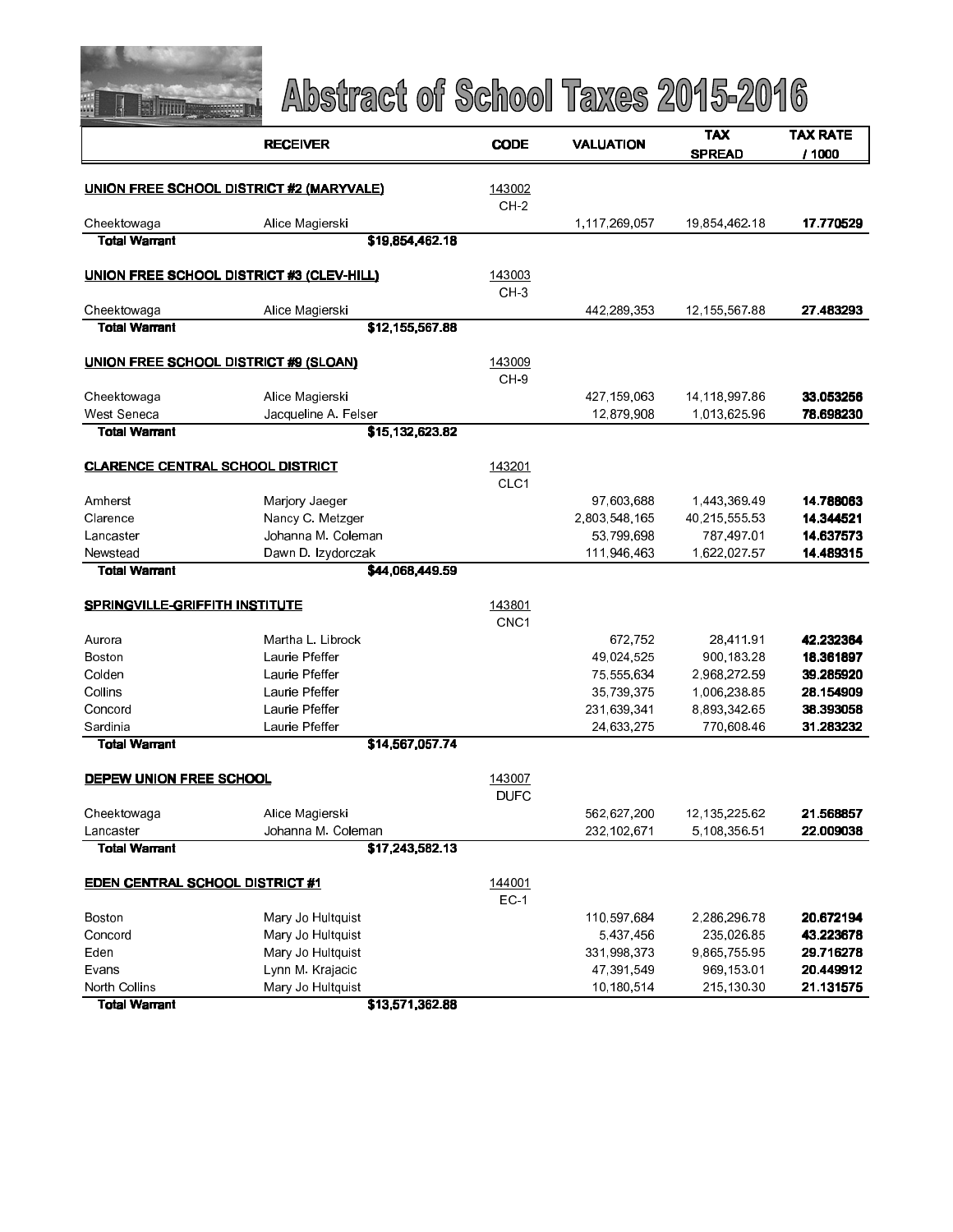

|                                             | <b>RECEIVER</b>                            | <b>CODE</b>                |                  | <b>TAX</b>    | <b>TAX RATE</b> |  |
|---------------------------------------------|--------------------------------------------|----------------------------|------------------|---------------|-----------------|--|
|                                             |                                            |                            | <b>VALUATION</b> | <b>SPREAD</b> | / 1000          |  |
|                                             |                                            |                            |                  |               |                 |  |
| <b>FRONTIER CENTRAL SCHOOL DISTRICT #4</b>  |                                            | 144804                     |                  |               |                 |  |
|                                             |                                            | <b>FR-4</b>                |                  |               |                 |  |
| Eden                                        | Catherine A. Rybczynski                    |                            | 1,005,209        | 22,623.34     | 22.506109       |  |
| Hamburg<br><b>Total Warrant</b>             | Catherine A. Rybczynski<br>\$36,996,183.39 |                            | 1,398,972,278    | 36,973,560.05 | 26.429087       |  |
|                                             |                                            |                            |                  |               |                 |  |
| <b>GRAND ISLAND CENTRAL SCHOOL DISTRICT</b> |                                            | 144601                     |                  |               |                 |  |
|                                             |                                            | GIC <sub>1</sub>           |                  |               |                 |  |
| Grand Island                                | Patricia A Frentzel                        |                            | 1,579,998,289    | 31,345,630.30 | 19.839028       |  |
| <b>Total Warrant</b>                        | \$31,345,630.30                            |                            |                  |               |                 |  |
|                                             |                                            |                            |                  |               |                 |  |
| <b>GOWANDA CENTRAL SCHOOL DISTRICT</b>      |                                            | 047201                     |                  |               |                 |  |
|                                             |                                            | GOC <sub>1</sub>           |                  |               |                 |  |
| Collins                                     | <b>Community Bank</b>                      |                            | 90,542,237       | 2,007,174.17  | 22.168374       |  |
| Collins                                     | <b>Community Bank</b>                      | Library                    | 90,542,237       | 31,125.06     | 0.343761        |  |
| North Collins                               | <b>Community Bank</b>                      |                            | 22,005           | 325 21        | 14.778916       |  |
| North Collins                               | <b>Community Bank</b>                      | Library                    | 22.005           | 5.04          | 0.229174        |  |
| Total Warrant                               | \$2,038,629.48                             |                            |                  |               |                 |  |
| HAMBURG CENTRAL SCHOOL DISTRICT             |                                            | 144801                     |                  |               |                 |  |
|                                             |                                            | $HC-1$                     |                  |               |                 |  |
| Boston                                      | Catherine A. Rybczynski                    |                            | 291,482,221      | 6,483,333.23  | 22 24 26 37     |  |
| Eden                                        | Catherine A. Rybczynski                    |                            | 6,052,870        | 193,533.19    | 31.973790       |  |
| Hamburg                                     | Catherine A. Rybczynski                    |                            | 711,949,764      | 26 731 722 31 | 37.547203       |  |
| <b>Orchard Park</b>                         | Catherine A. Rybczynski                    |                            | 95,846,861       | 3,566,065.37  | 37.205865       |  |
| Total Warrant                               | \$36,974,654.11                            |                            |                  |               |                 |  |
|                                             |                                            |                            |                  |               |                 |  |
| <b>HOLLAND CENTRAL SCHOOL DISTRICT</b>      |                                            | 145001<br>HDC <sub>1</sub> |                  |               |                 |  |
| Aurora                                      | Martha L. Librock                          |                            | 5,606,214        | 190,334.76    | 33.950677       |  |
| Colden                                      | June E. McArthur                           |                            | 46,689,750       | 1,473,815.56  | 31.566148       |  |
| Concord                                     | June E. McArthur                           |                            | 303,342          | 9,357.42      | 30.847744       |  |
| Holland                                     | June E. McArthur                           |                            | 215 120 274      | 3,318,033.82  | 15.424087       |  |
| Sardinia                                    | June E. McArthur                           |                            | 27,780,422       | 698,304.13    | 25.136556       |  |
| Wales                                       | June E. McArthur                           |                            | 28,870,057       | 932 984 54    | 32.316685       |  |
| <b>Total Warrant</b>                        | \$6,622,830.23                             |                            |                  |               |                 |  |
|                                             |                                            |                            |                  |               |                 |  |
| <b>IROQUOIS CENTRAL SCHOOL DISTRICT #1</b>  |                                            | 144201                     |                  |               |                 |  |
|                                             |                                            | IRC1                       |                  |               |                 |  |
| Aurora                                      | Martha L. Librock                          |                            | 19,589,639       | 786,768.56    | 40.162484       |  |
| Elma                                        | Patricia A. King                           |                            | 53,662,749       | 18,741,684.23 | 349.249425      |  |
| Lancaster                                   | Johanna M. Coleman                         |                            | 11,171,519       | 183,119.03    | 16.391596       |  |
| Marilla                                     | Dawn Pearce                                |                            | 127,752,679      | 4,664,229.87  | 36.509840       |  |
| Wales                                       | Melinda Eaton                              |                            | 90,019,731       | 3 443 047 13  | 38.247694       |  |
| <b>Total Warrant</b>                        | \$27,818,848.82                            |                            |                  |               |                 |  |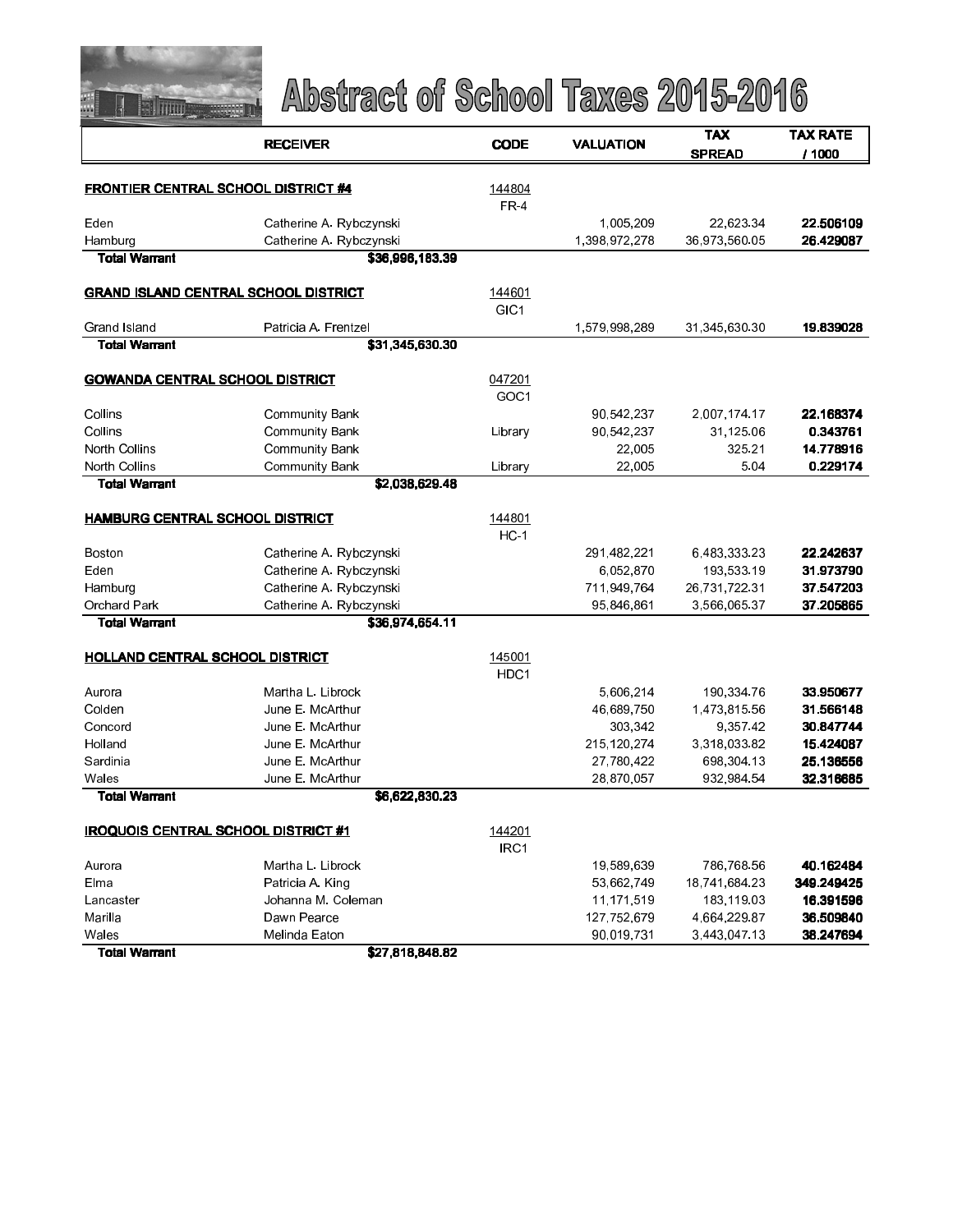

|                                             | <b>RECEIVER</b>                                 | <b>CODE</b>                | <b>VALUATION</b>         | <b>TAX</b>                  | <b>TAX RATE</b>         |  |
|---------------------------------------------|-------------------------------------------------|----------------------------|--------------------------|-----------------------------|-------------------------|--|
|                                             |                                                 |                            |                          | <b>SPREAD</b>               | / 1000                  |  |
|                                             |                                                 |                            |                          |                             |                         |  |
| <b>LANCASTER CENTRAL SCHOOL DISTRICT #1</b> |                                                 | 145201                     |                          |                             |                         |  |
|                                             |                                                 | $LC-1$                     |                          |                             | 16.759236               |  |
| Cheektowaga                                 | Alice Magierski                                 |                            | 343,015,116              | 5,748,671.28                |                         |  |
| Elma<br>Lancaster                           | Patricia A. King<br>Johanna M. Coleman          |                            | 671,426<br>2,504,291,103 | 248,823.08<br>42,666,639.29 | 370.588990<br>17.037412 |  |
| <b>Total Warrant</b>                        | \$48,664,133.65                                 |                            |                          |                             |                         |  |
|                                             |                                                 |                            |                          |                             |                         |  |
|                                             | LAKE SHORE CENTRAL EVANS-BRANT SCHOOLS          | 144401                     |                          |                             |                         |  |
|                                             |                                                 | LSC <sub>1</sub>           |                          |                             |                         |  |
| Brant                                       | Barbara Daniel                                  |                            | 96,067,819               | 1,821,296.56                | 18.958446               |  |
| Eden                                        | Lynn M. Krajacic                                |                            | 2,546,918                | 65,638.25                   | 25.771637               |  |
| Evans                                       | Lynn M. Krajacic                                |                            | 851,574,910              | 15,102,953.53               | 17.735320               |  |
| <b>Total Warrant</b>                        | \$16,989,888.34                                 |                            |                          |                             |                         |  |
|                                             | <b>NORTH COLLINS CENTRAL SCHOOL DISTRICT #1</b> | 145801                     |                          |                             |                         |  |
|                                             |                                                 | NCC <sub>1</sub>           |                          |                             |                         |  |
| Brant                                       | Lock Box                                        |                            | 27,253,580               | 634,474 90                  | 23.280424               |  |
| Collins                                     | Lock Box                                        |                            | 6,554,893                | 221, 271.00                 | 33.756615               |  |
| Concord                                     | Lock Box                                        |                            | 14,069,017               | 647 621 43                  | 46.031747               |  |
| Eden                                        | Lock Box                                        |                            | 618,548                  | 19 575 08                   | 31.646824               |  |
| Evans                                       | Lynn M. Krajacic                                |                            | 6,052,661                | 131,817.65                  | 21.778462               |  |
| North Collins                               | Lock Box                                        |                            | 159,754,156              | 3,595,173.03                | 22.504410               |  |
| Total Warrant                               | \$5,249,933.08                                  |                            |                          |                             |                         |  |
|                                             |                                                 |                            |                          |                             |                         |  |
| <b>ORCHARD PARK CENTRAL SCHOOL #1</b>       |                                                 | 146001<br>OPC <sub>1</sub> |                          |                             |                         |  |
| Aurora                                      | Martha L. Librock                               |                            | 28,247,458               | 1,298,862.89                | 45.981585               |  |
| Boston                                      | Remy C. Orffeo                                  |                            | 108,607,053              | 2,171,271.44                | 19.991993               |  |
| Elma                                        | Patricia A. King                                |                            | 1,252,190                | 500 675 48                  | 399.839867              |  |
| Hamburg                                     | Catherine A. Rybczynski                         |                            | 102,485,212              | 3,458,666.02                | 33.747952               |  |
| <b>Orchard Park</b>                         | Remy C. Orffeo                                  |                            | 1,421,033,006            | 47,520,982.17               | 33.441153               |  |
| West Seneca                                 | Jacqueline A. Felser                            |                            | 96,501,805               | 4,226,005.60                | 43.791985               |  |
| <b>Total Warrant</b>                        | \$59,176,463.60                                 |                            |                          |                             |                         |  |
|                                             |                                                 |                            |                          |                             |                         |  |
| PIONEER CENTRAL SCHOOL DISTRICT #1          |                                                 | 048401                     |                          |                             |                         |  |
|                                             | Lock Box                                        | $PC-1$                     |                          |                             | 13.967151               |  |
| Holland<br>Holland                          | Lock Box                                        | Library                    | 620,700<br>620,700       | 8 669 41<br>146.86          |                         |  |
| Sardinia                                    | Lock Box                                        |                            | 72,800,178               | 1,640,758.04                | 0.236600<br>22.537830   |  |
| Sardinia                                    | Lock Box                                        | Library                    | 72,800,178               | 27,943.21                   | 0.383834                |  |
| <b>Total Warrant</b>                        | \$1,677,517.52                                  |                            |                          |                             |                         |  |
|                                             |                                                 |                            |                          |                             |                         |  |
|                                             | <b>SILVER CREEK CENTRAL SCHOOL DISTRICT #1</b>  | 064601                     |                          |                             |                         |  |
|                                             |                                                 | SCC1                       |                          |                             |                         |  |
| Brant                                       |                                                 |                            | 216,481                  | 4,214.20                    | 19.466831               |  |
| <b>Brant</b>                                |                                                 | Library                    | 216,481                  | 70.61                       | 0.326154                |  |
| <b>Total Warrant</b>                        | \$4,284.81                                      |                            |                          |                             |                         |  |